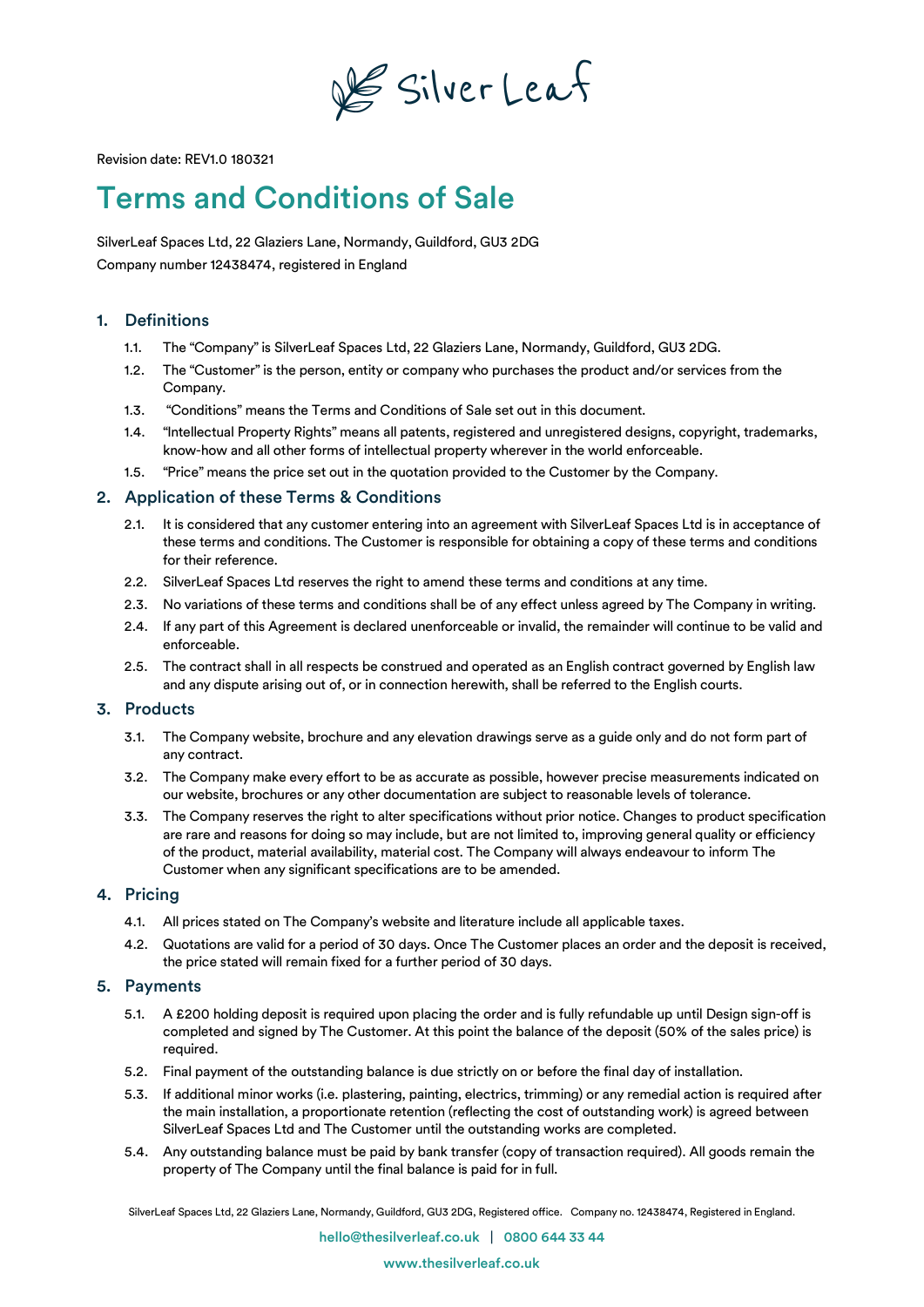

# 6. Cancellations

- 6.1. As all Products designed and fabricated by SilverLeaf Spaces are specifically made-to-order to the individual customer's specifications, they are exempt from cancellation rights.
- 6.2. The Customer may cancel an order and receive a full refund if the £200 holding deposit has been paid.
- 6.3. If The Customer cancels an order once the first 50% balance of the order has been paid, no refund will be given. The Customer accepts that the balance of the deposit is non-refundable as once this payment has been made to The Company, the order is put into full production.
- 6.4. If The Customer cancels an order once the base has been laid, they will forfeit the total sales price in full unless an alternative agreement has been confirmed between The Customer and SilverLeaf Spaces.
- 6.5. The Company reserves the right to cancel an order at any time, for any reason. In the event of SilverLeaf Spaces cancelling an order, a full refund will be given to The Customer.

## 7. Planning permission

- 7.1. Planning permission is not normally required. However, it is The Customer's responsibility to ensure that planning consent is not required for the installation of the outbuilding. We recommend you seek clarification from your local planning authority. SilverLeaf Spaces will not be held liable for any breach of Permitted Development/Planning regulations applicable to your property.
- 7.2. If the site is in a Conservation Area we recommend that The Customer contacts their local authority to confirm whether or not any Article 4 Directions (restrictions on your Permitted Development rights) have been applied to the property.
- 7.3. The Customer is responsible for ensuring that their building and its location complies with their Planning Approval conditions. SilverLeaf Spaces will not be liable for any changes a customer may make to the design, specification or location of a building once a Planning Application has been submitted or approved.

## 8. Scheduled dates

- 8.1. The Company will always endeavour to honour the estimated delivery/installation date. However, SilverLeaf Spaces cannot guarantee the installation date and cannot be held responsible for postponement or delay outside of our control, this may include but is not limited to extreme weather conditions, access difficulties, parking, traffic.
- 8.2. The Company cannot be held liable for any loss, damages, charges or expenses incurred by The Customer as the direct or indirect result of any delay in the delivery, installation or completion of an order. The Company will not be held financially liable for return visits that may be required for any rectification works to the building.
- 8.3. Any time frames given to The Customer to suggest the duration of an installation are an estimate only and do not form part of any contract. The Company will not guarantee to complete the installation of a building by any specified date or time.

## 9. Work on site

- 9.1. The Customer is responsible for preparing the site as per the written notes on their Sales Order and any discussion that takes place with the Site Surveyor at the time of sale.
- 9.2. The Customer is responsible for providing all necessary parking permits, access and permissions in advance of the base and building installation dates. Access to electricity and water is required on site.
- 9.3. In accordance with the Site Preparation Notes, all sites/bases must be level with correct drainage in place, a clearance of no less than 400mm is required in addition to the external dimensions of the building to allow construction.
- 9.4. Failure to complete the necessary preparations may result in a delay of the installation schedule.
- 9.5. The Company will not deliver or install products through domestic buildings, over fences or other obstacles without prior consultation and written agreement.
- 9.6. Whilst every care is taken to avoid any damage to the Customer's property, SilverLeaf Spaces cannot be held liable for unavoidable damage caused by the installation teams. The Customer accepts that some damage may be unavoidable, especially to access routes and the surrounding working areas.
- 9.7. We strongly recommend that garden landscaping is completed after the building has been installed to avoid any incidental damage.

SilverLeaf Spaces Ltd, 22 Glaziers Lane, Normandy, Guildford, GU3 2DG, Registered office. Company no. 12438474, Registered in England.

hello@thesilverleaf.co.uk | 0800 644 33 44

www.thesilverleaf.co.uk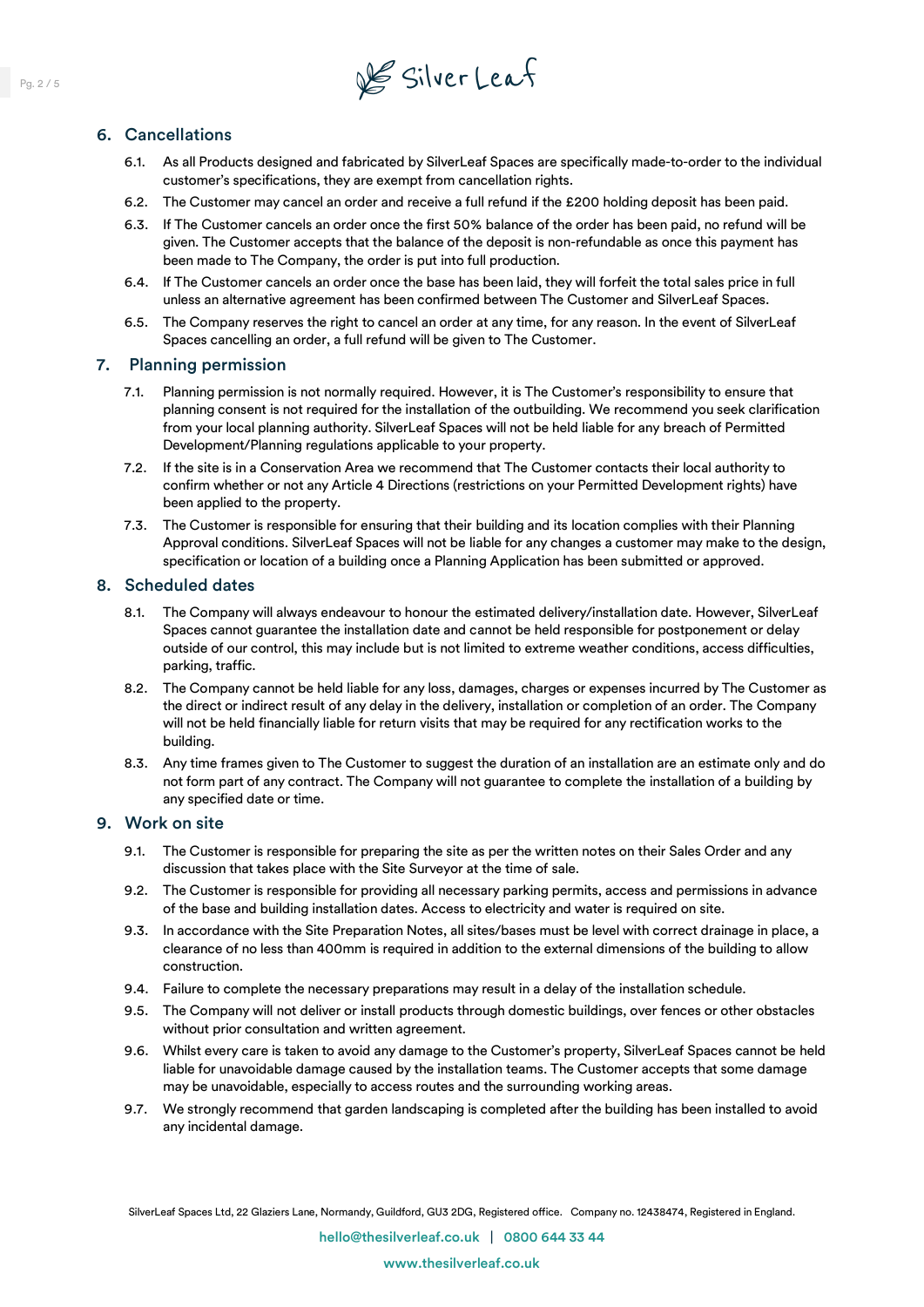

- 9.8. The Company will install materials, fittings or appliances supplied by The Customer on a good will basis only. The Company will not be held liable for any damage to such items. No additional items will be fitted/installed unless agreed in writing with SilverLeaf Spaces.
- 9.9. The Company reserves the right to withdraw its employees or designated contractors from site where they deem the working conditions to be unsafe in accordance with current Health and Safety Regulations. In such cases The Company will discuss any necessary changes to the working environment/conditions with the Customer which must be carried out before works can continue.
- 9.10. All installation personnel have been trained and briefed on safe working practices including use of PPE (Personal Protective Equipment) in accordance with current Health and Safety regulations. If a full Risk Assessment and/or Method Statement are required by a customer, 6 weeks' notice must be given, and charges may apply based on the level of compliance required.
- 9.11. SilverLeaf Spaces Ltd is covered by liability insurance up to £1million. Full details are available on request.
- 9.12. Any completed design consultation is a visual inspection only and The Company cannot be held liable should any underground obstruction be discovered on commencement of works.
- 9.13. The Company reserves the right to cancel or postpone any works should unforeseen circumstances arise that affect The Company's ability to fulfil an order. In the event that The Company cancel the total installation of an order a full refund will be given to The Customer, unless it is found that such unforeseen circumstances have been directly caused by The Customer.

## 10. Foundations

- 10.1. The Customer is required to be present on date of installation of the foundations and is responsible for confirming the location of the garden room base prior to construction. Once this position has been confirmed and base constructed the position cannot be changed. The Customer should consider any areas surrounding the building that may be obstructed or restrict access to openings on or around the garden room.
- 10.2. No apertures or fittings for services not supplied by SilverLeaf Spaces will be made, unless agreed and confirmed in writing by SilverLeaf Spaces.
- 10.3. If an existing base has been used e.g. concrete slab, SilverLeaf Spaces cannot be held liable for subsidence or settlement issues.
- 10.4. Spoils created by the base team will not be removed from site unless agreed in writing prior to the works commencing.

## 11. Electrical works

- 11.1. A Part P certificate will only be supplied where SilverLeaf Spaces completes a full external connection of power and will only be supplied to The Customer once the final balance has been paid in full. The certificate can take up to 21 days to process. Where a full connection has not been made, readings are available on request. It is the responsibility of the certified electrician completing the full connection to certify the electrical works.
- 11.2. Every effort is made to provide an accurate quotation for electrical works, however, the inspection of The Customer's own armoured cable and consumer unit is only visual and is based on the assumption that The Customer's electrics comply with current building regulations. It is The Customer's responsibility to ensure that the cable is fit for purpose. Quotes given at the point of sale are estimates only and do not act as confirmation of the cable being suitable. SilverLeaf Spaces cannot be held liable should the cable prove to be unsuitable or inadequate.
- 11.3. SilverLeaf Spaces reserves the right to refuse to complete electrical work or to apply additional charges where a connection is not possible with the current power source/consumer unit. The Customer will be informed and quoted prior to any necessary additional works being carried out.
- 11.4. The Company reserves the right to make any changes to electrical product specification or services they deem necessary to ensure safety compliance. The Customer will be made aware of any such requirements and cost implications before the relevant works are carried out.

## 12. Guarantee

12.1. Garden rooms from SilverLeaf Spaces are covered by a comprehensive guarantee, activated once the final invoice balance is paid in full. The terms of the guarantee are as follows:

10 years:

Design and manufacturing faults to the structure of the building (including rot and corrosion).

SilverLeaf Spaces Ltd, 22 Glaziers Lane, Normandy, Guildford, GU3 2DG, Registered office. Company no. 12438474, Registered in England.

hello@thesilverleaf.co.uk | 0800 644 33 44

www.thesilverleaf.co.uk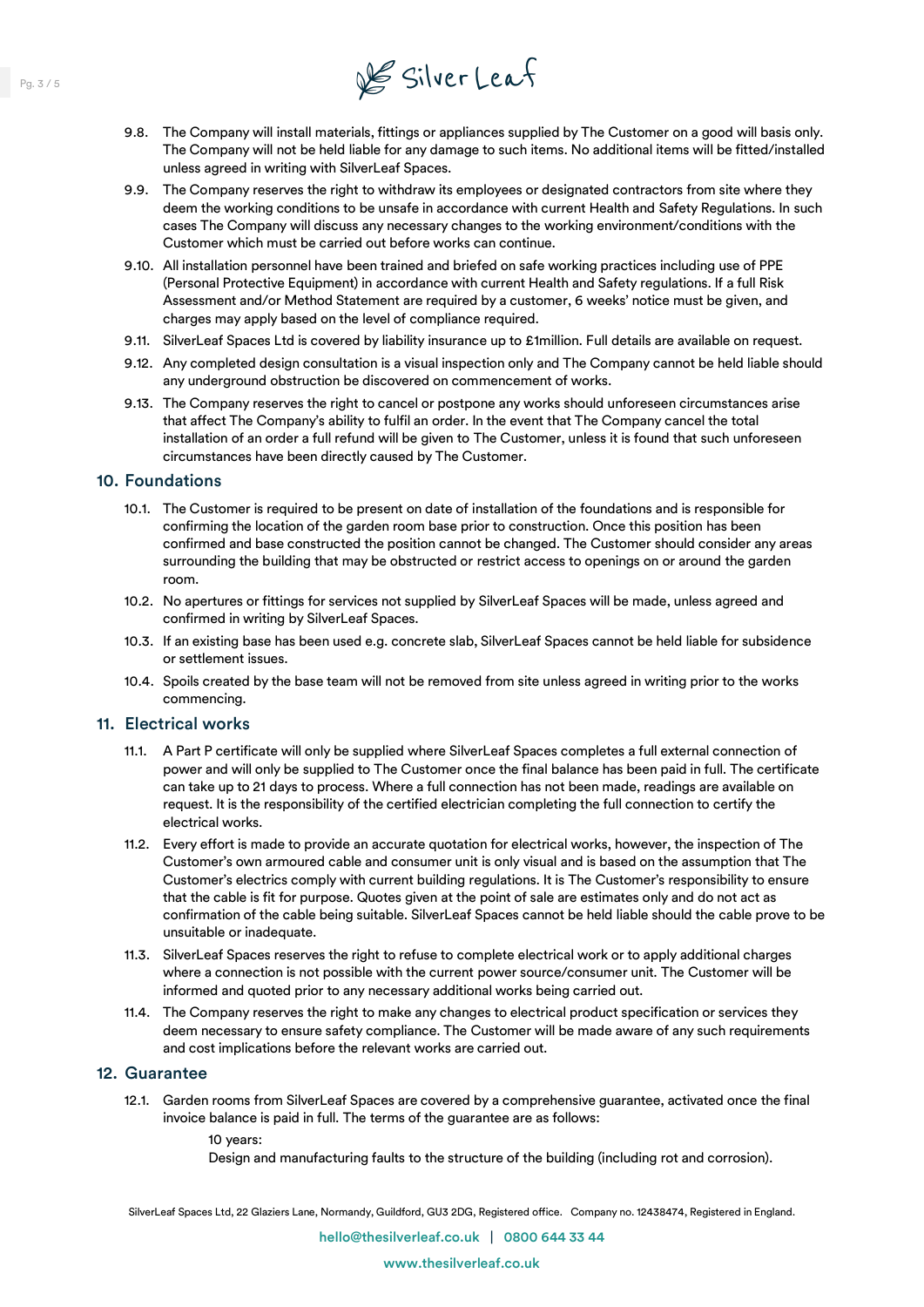

Internal misting in double glazing. Door and window hinges and locks.

1 year:

External fascia

Internal linings and trim, floor covering, internal accessories.

Electrical installations and appliances, including underfloor heating and air conditioning units. Electrical and network connections.

- 12.2. Garden rooms constructed by SilverLeaf Spaces under 'Permitted Development' should not be used for habitable accommodation. Use as habitable accommodation will invalidate the guarantee. Guarantee excludes normal 'wear and tear' and decorated surfaces.
- 12.3. No guarantee will be made by SilverLeaf Spaces against the effects of weather exposure on the colour of the external cladding. Siberian larch will naturally develop a silvery-grey patina over time. If it is desired that the natural cladding colour be preserved, it is recommended that the cladding should be treated by The Customer within 1 month of installation and every 6 months thereafter.
- 12.4. Door adjustments are not covered under guarantee and may be necessary from time to time. Adjustments can be easily carried out by The Customer – please contact SilverLeaf Spaces for advice.
- 12.5. Distortion or warping of timber fascia boards is not covered under guarantee; Timber is a natural product, and no guarantee can be made.
- 12.6. Superficial cracking of timber cladding and/or fascia boards is not covered under guarantee.
- 12.7. Glazing and glass is guaranteed for a period of 5 years. No guarantee will be made against scratches or imperfections in/on the glass once the sign-off of the building inspection has been completed.
- 12.8. Where underfloor heating has been installed, The Customer must ensure that all furniture is raised on legs. The use of flat base furniture will invalidate the guarantee.
- 12.9. Guarantee claims should be reported immediately on discovery of the fault. Failure to report a fault immediately may invalidate your guarantee. Once agreed, a maintenance team will be dispatched to remedy the issues free of any charge. SilverLeaf Spaces Ltd will not reimburse payments made to third party repair contractors without prior written consent.
- 12.10. If The Customer is deemed to be responsible for any faults to the building, all costs associated with remedial works will be charged to The Customer.
- 12.11. No guarantee will be made for materials, appliances or services supplied by The Customer to be installed by SilverLeaf Spaces Ltd. Such items are installed on a good will basis only.
- 12.12. The Company's liability shall not exceed the total purchase value of the of the Product and the taking of the steps it deems necessary to rectify any issues shall constitute an entire discharge of the Company's liability under this warranty.
- 12.13. The Company shall not be deemed liable for subsidence to the garden room or of the surrounding installation site unless such subsidence is caused by the negligence of the Company during installation.
- 12.14. Any structural alteration made to the building by The Customer, or a third party employed by The Customer will invalidate the guarantee and as such any related remedial works will be chargeable.
- 12.15. The Customer must ensure that adequate ventilation and drainage is in place around all sides of the building. Blocking in the sides of the building with paving or other landscaping material may result in excessive moisture retention either to the walls or to the base system. Blocking in the sides of the building will invalidate the guarantee.

#### 13. Plastered buildings

13.1. It is the responsibility of The Customer to ensure that the building is well ventilated during the plaster drying process. The Company will not be liable for any cracking or moisture retention caused by lack of ventilation during the drying process.

## 14. Ventilation

- 14.1. The Customer should ensure that adequate heating and ventilation are supplied to the building throughout the year. The Company accepts no liability for issues caused by failing to heat or ventilate the building.
- 14.2. We advise that all buildings are fitted with at least one opening window for ventilation purposes.

#### 15. Ground, gutter & roof maintenance

SilverLeaf Spaces Ltd, 22 Glaziers Lane, Normandy, Guildford, GU3 2DG, Registered office. Company no. 12438474, Registered in England.

hello@thesilverleaf.co.uk | 0800 644 33 44

www.thesilverleaf.co.uk